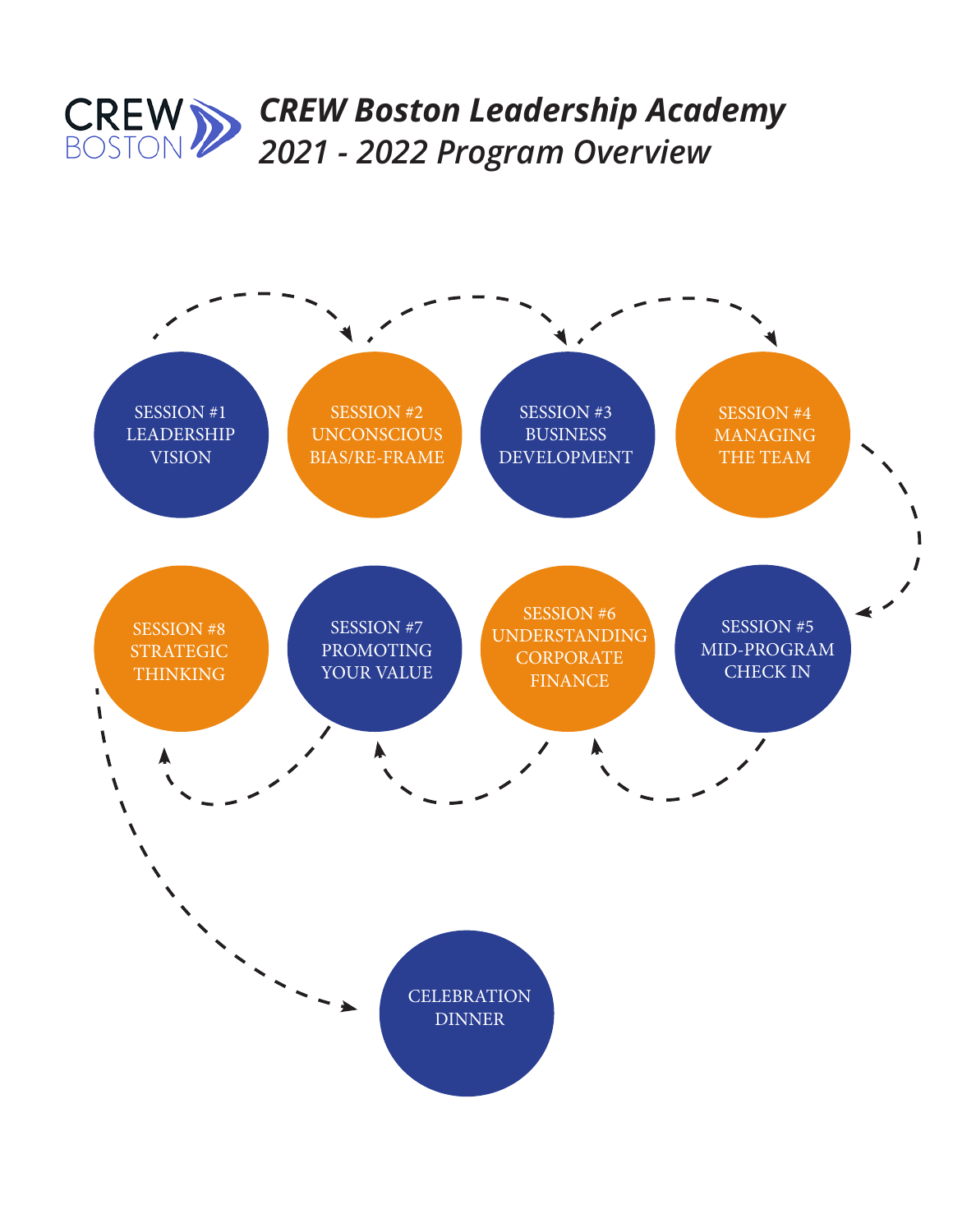

#### **Session 1: Leadership Vision & Assessment Friday October 15, 2021, 8:30am to 1:30pm Facilitator: Ank Stuyfzand, Orange Grove Consulting**

This session introduces the cohort, the program and the program facilitator. Expectations and group guidelines will be agreed upon. Participants will conduct a leadership self-assessment and set goals. Using the assessment, participants define their leadership vision, specifically incorporating their values, hopes and career ambitions in the context of the organization.

## Learning Objectives

- *Reflect on self within context of organization*
- *Develop ability to think big picture about leadership*
- *Reflect on one's inherent values and beliefs and connection with underlying actions*

# **Session 2: Unconscious Bias, The Re-frame Friday November 19, 2021, 8:30am to 12:30pm Facilitator: Ank Stuyfzand, Orange Grove Consulting**

Unconscious biases women have about themselves are an invisible threat to women's careers. In the current situation, these unconscious biases are more visible than before and manifest as women take on more of the "home" work. This module focuses on helping women recognize and overcome these limiting assumptions through case studies to improve decision-making and risk-taking. Inter-sectional aspects of bias will be introduced. Within this context, the systemic biases will be discussed and participants will learn how to manage and overcome these barriers. Within this context, the systemic biases that exist in the Real Estate industry will be discussed and participants will learn how to manage and overcome these barriers.

# Learning Objectives

- *Identify how flawed assumptions might get in the way of our own career story*
- *Practice re-framing for improved decision making and risk-taking*
- *Redefine our career narrative*

*"This program gave me the tool kit to communicate my needs, feel confident in my abilities and believe in what I deserve. Being surrounded by a strong group of women with similar experiences, yet different backgrounds, helped reinforce / validate many of the challenges I face. I looked forward to every session."* **2018-2019 Leadership Academy Participant**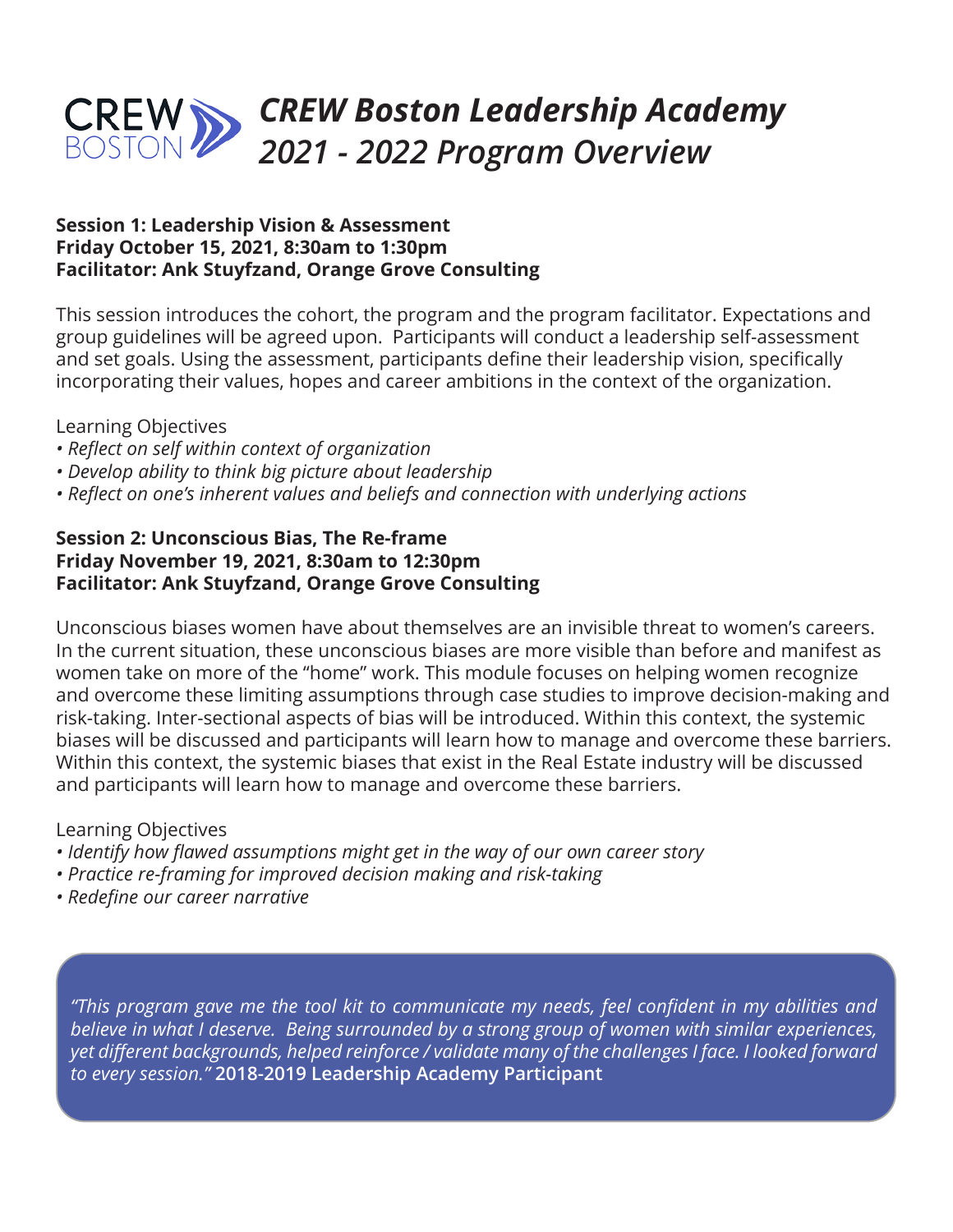

#### **Session 3: Developing New Business Friday December 3, 2021, 8:30am to 12:30pm Facilitator: Haley Ayraud Haggerty, Next Level Training**

In this module, participants learn to develop a pipeline of opportunities. Whether participants are in an active business development role or not, selling is an important part of business, both externally to potential clients and internally with your organization. Learn practical tools that will enhance current business development activities through strengthened attitudes, new/improved behaviors and techniques. Each person will walk away with a tool kit and the start of a business development playbook. The group will be split into those that experience where they will focus on owning their sales process. The second group with less experience will focus on owning their networking behavior.

#### Learning Objectives

*• Develop practical tools that will enhance current business development activities through strengthened attitudes, new/improved behaviors and techniques.* 

## **Session 4: Managing the Team Friday January 7, 2022, 8:30am to 12:30pm Facilitator: Lou Bergholz, Edgework Consulting**

This module introduces what makes a successful manager, opportunities for management within Real Estate, the importance of delegating and engaging within the team environment, and how to create an environment to cultivate collaboration and innovation.

#### Learning Objectives

- *Define effective team concepts*
- *Explore team styles and their impact on team effectiveness*
- *Explore and apply tools to improve team performance*

### **Session 5: Mid-Program Check-in Zoom Date TBD, 12pm to 1pm Facilitator: Ank Stuyfzand, Orange Grove Consulting**

Mid-program check in with all participants and facilitator

Learning Objectives

- *Check in on program learning goals*
- *Give advice and feedback on challenges related to the goals*

*"This program has helped me to embrace honest conversations — both as an employee and as a supervisor — that help me better meet my personal goals and those of my firm."*  **2018-2019 Leadership Academy Participant**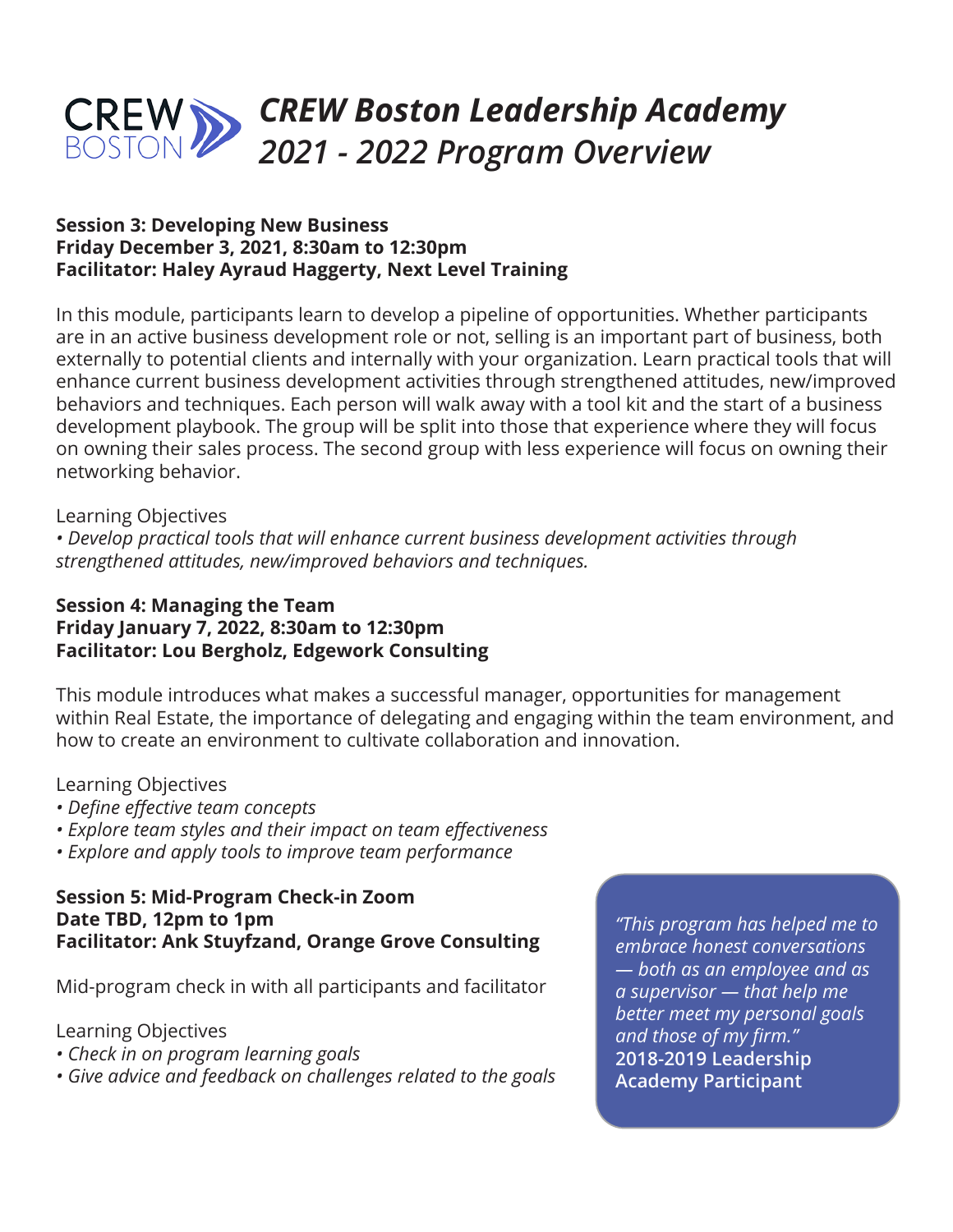

## **Session 6: Understanding Corporate Finance Friday February 11, 2022, 8:30am to 2:30pm Facilitator: Orange Grove Consulting**

This session aims to demystify the key financial levers in business to improve participants' ability to confidently make strategic business decisions. Participants will learn key financial terms and business drivers while engaging in a fun session activity. The Session will conclude with a "Sharks Tank" Style negotiation for strategic project funding based on anticipated returns and risk assessment. No more tuning out over financial conversations or being intimidated by fasttalking CFOs!

Learning Objectives

- *Build facility with the vocabulary of finance*
- *Learn an easy-to-apply model for valuing a project or business opportunity*
- *Develop efficacy with including financial analysis in strategic decision-making*

#### **Session 7: Promoting Your Value Friday March 11, 2022, 8:30am to 12:30pm Facilitator: Ank Stuyfzand, Orange Grove Consulting**

In this module, participants will think strategically about their value and strategically assess how to leverage the "silver lining" in the current situation. Participants will learn how to frame their accomplishments in ways that showcase the value they bring to the organization and build their skills in thinking more strategically. Participants uncover and overcome resistance to self-promotion. They learn how to increase visibility and how to build meaningful networking, mentoring, and sponsorship relationships to accelerate their career – and to model this behavior for their women colleagues.

# Learning Objectives

- *Identify ways to promote one's value-add authentically*
- *Quantify their business value to their employer and themselves*
- *Understand the relationship between self-promotion and value-based impact*

*"Made me more aware of the areas that I should have confidence in and advocate for myself, helped create great connections within the industry, and made me more conscious of traits I have that I would like to improve on."* **2019-2020 Leadership Academy Participant**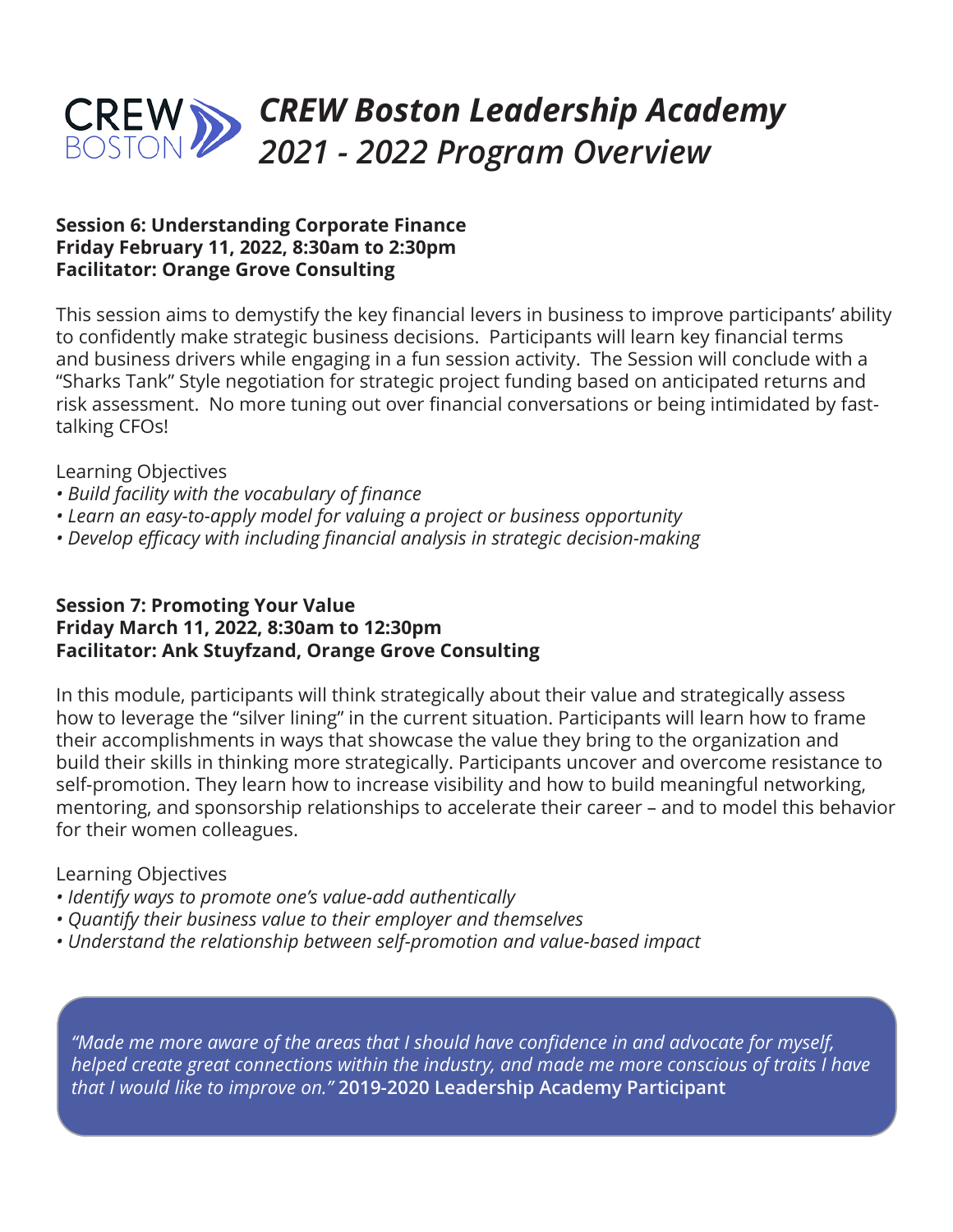# *CREW Boston Leadership Academy 2021 - 2022 Program Overview*

## **Session 8: Bring it Together: Becoming a Strategic Thinker Friday April 8, 2022, 8:30am to 12:30pm Facilitator: Ank Stuyfzand, Orange Grove Consulting**

The final module pulls together the key learnings across the program to transform the participants from individual contributor to strategic business leader. Participants learn how to think and plan strategically, and look at their career with a bigger picture lens. Participants face their resistance to taking risks, getting support and develop a way-forward-plan to measure their progress. Participants also celebrate what they've learned and how they've developed in the program.

Learning Objectives

- *Identify the perspective shifts required to think strategically*
- *Apply those shifts to their current role*
- *Review lessons learned across the program*

# **CREW Boston Achievement Awards Event (Graduation/Certificate Award) April 2021 - Date/Time/Location TBD**

**Final Celebration Dinner Thursday May 26, 2022, Location TBD**

# **Past Participant Comments:**

- \* More effective at thinking about decisions related to strategy and profitability
- \* Network more strategically
- \* Made key connections that will increase their ability to accomplish goals
- \* Increased their ability to understand and leverage their strengths
- \* Increased their ability to help others reach their goals
- \* Prioritize time more strategically
- \* Focused on results rather than tasks
- \* Are positively impacting their organization
- \* More proactive about business development
- \* More comfortable with making financially-based decisions